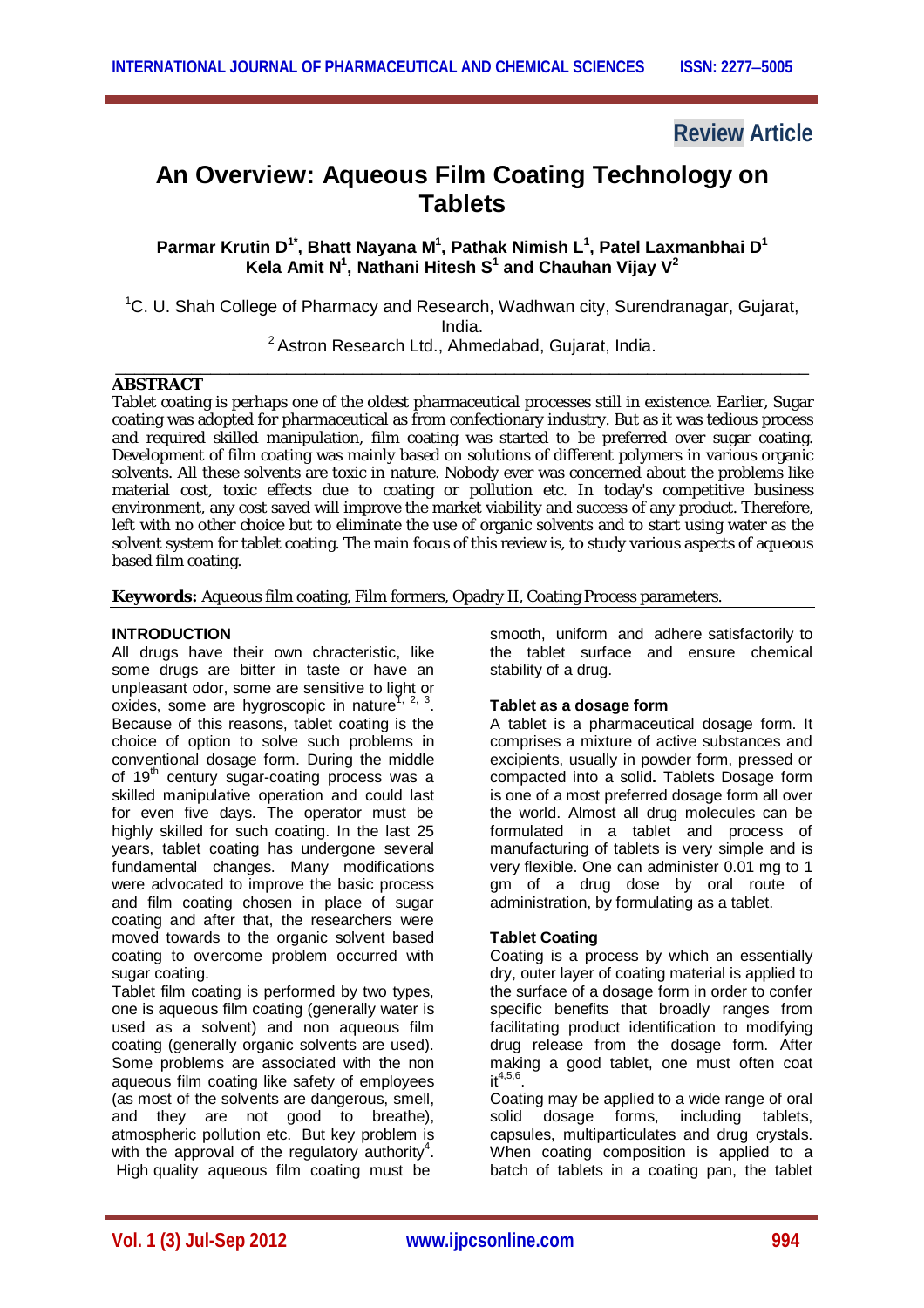surfaces become covered with a tacky polymeric film. Before the tablet surface dries, the applied coating changes from a sticky liquid to tacky semisolid and eventually to a nonsticky dry surface. The entire coating process is conducted in a series of mechanically operated acorn-shaped coating pans of galvanized iron stainless steel or copper. The smaller pans are used for experimental, developmental, and pilot plant operations, while the larger pans for industrial production<sup>5,6</sup>.

### **Necessity of Tablet Coating 1, 2, 3**

- A number of reasons can be suggested, like:
- The core contains a material which has a bitter taste in the mouth or has an unpleasant odour.
- Coating will protect the drug from the surroundings with a view to improve its stability.
- Coating will increase the ease by which a tablet can be ingested by the patient.
- Coating will develop the mechanical integrity; means coated products are more resistant to mishandling (abrasion, attrition, etc.)
- The core contains a substance which is incompatible in the presence of light and subject to atmospheric oxidation, i.e. a coating is added to improve stability.
- The core alone is inelegant.
- The active substance is colored and migrates easily to stain hands and clothes.
- The coated tablets are packed on<br>high-speed packaging machine. packaging Coating reduces friction and increases packaging rate.
- Coating can modify the drug release profile, e.g., enteric coating, osmotic pump, pulsatile delivery.

### **Basic principles involved in tablet coating**

Tablet coating is the application of coating composition to moving bed of tablets with concurrent use of heated air to facilitate evaporation of solvent. Coating may be a type which influences the release pattern of the drug as little as possible and does not markedly change the appearance of the formulation. Coating may modify release of drug with specific requirement and release mechanism adapted to body function in the digestive tract. It may be color coating which provides insulation. Incorporation of another drug or formula adjuvant in the coating to avoid chemical incompatibilities or to provide sequential drug release is also possible. Through coating, improvement of the pharmaceutical elegance by use of special colors and contrasting printing is also possible. Primary components involved in tablet coating are tablet properties, coating process, coating equipments, parameters of the coating process, facility and ancillary equipments, and automation in coating processes, etc<sup>5,6</sup>.

### **Coating Process Design and Control**

In most of the coating methods, the coating solutions are sprayed onto the tablets as the tablets are being agitated in a pan, fluid bed, etc. As the solution is being sprayed, a thin film is formed that adheres directly to each tablet. The coating may be formed by a single application or may be built up in layers through the use of multiple spraying cycles. Rotating coating pans are often used in the pharmaceutical industry. Uncoated tablets are placed in the pan, which is typically tilted at an angle from the horizontal, and the liquid coating solution is introduced into the pan while the tablets are tumbling. The liquid portion of the coating solution is then evaporated by passing air over the surface of the tumbling tablets. In contrast, a fluid bed coater operates by passing air through a bed of tablets at a velocity sufficient to support and separate the tablets as individual units. Once separated, the tablets are sprayed with the coating composition<sup>4,7</sup>.

The coating process is usually a batch driven task consisting of the phases like, batch identification and recipe selection (film or sugar coating), loading/dispensing (accurate dosing of all required raw materials), warming, spraying (application and rolling are carried out simultaneously), drying, cooling, and unloading.

A modern tablet coating system combines several components like a coating pan, a spraying system, an air handling unit and a dust collector.

### **Fundamentals of Film Formation**

In the pharmaceutical industry, polymeric films are generally applied to solid dosage forms using a spray-atomization technique. The polymer is dissolved or dispersed in aqueous or organic solvents prior to spraying. The solid cores are often preheated in the coating equipment prior to initiation of the coating process. This pre-warming stage is especially important in the coating of soft gelatin capsules. The coating solution or dispersion is atomized with air into small droplets, which are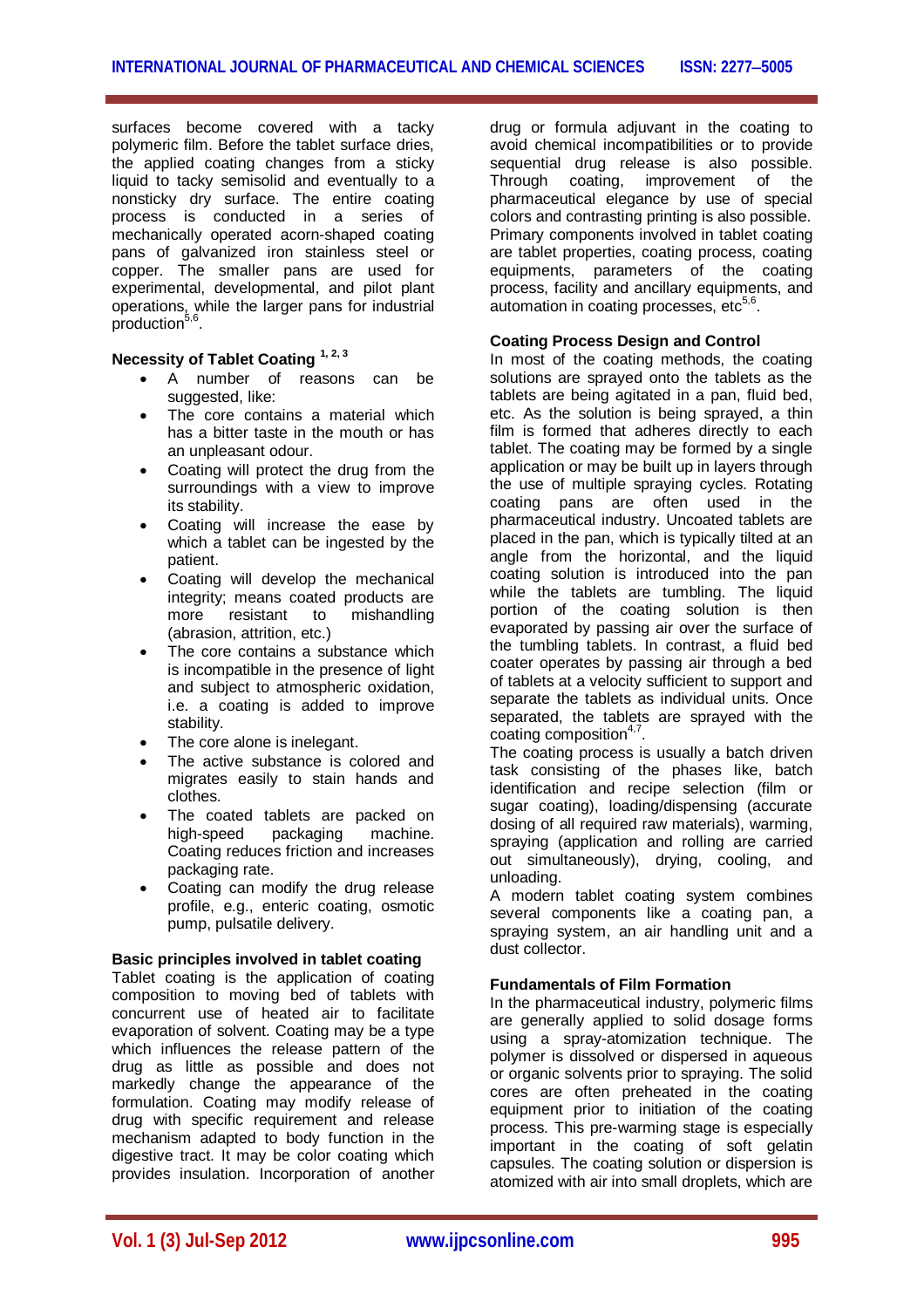then delivered to the surface of the substrate. Upon contact, the atomized droplets spread across the substrate surface.

The solvent may penetrate into the core, causing surface dissolution and physical mixing at the film–tablet interface. As the solvent begins to evaporate, the polymer particles densely pack on the surface of the solid. Upon further solvent evaporation, the particles flow together due to the cohesive forces between the polymer spheres, a process known as coalescence. Heat is generally added to the coating equipment to facilitate solvent evaporation and film formation. Immediately following the completion of the coating process, coated solids are generally stored at temperatures above the glass transition temperature of the polymer to further promote coalescence of the film and ensure a homogeneous distribution of the plasticizer<sup>8</sup>.

### **Aqueous film coating**

Aqueous film coating is applied as a thin polymeric film to the surface of a tablet. Film coating can protect the tablet from light, temperature and moisture; mask undesirable taste or odor: improve the appearance: provide tablet identity; facilitate swallowing and control or modify the release of the drug. Aqueous coating of oral solid dosage forms has rapidly replaced solvent-based coating for safety, environmental and economic reasons. Film-coating of tablets is a-multivariate<br>process, with many different factors, many different factors, such as coating equipment, process conditions, composition of the core tablets, shape of tablets, coating liquid, etc. which affect the pharmaceutical quality of the final product. High quality aqueous film coating must be smooth, uniform and adhere satisfactorily to the tablet surface and ensure chemical stability of a drug<sup>9</sup>.

### **Mechanisms of Film Formation**

Aqueous film coating applications are either solutions or dispersions, depending on the water solubility of the film former polymers. Film formation from the polymer solution occurs through a series of phases. When the polymer solution is applied to the surface of the tablet, cohesion forces form a bond between the coating polymer molecules. To obtain high cohesion, the cohesive strength of the polymer molecules must be relatively high and continuous surface of the film material must coalesce. Coalescence of adjacent polymer molecular layers or surfaces occurs through diffusion. When most of the water evaporates, the viscosity of the solution

increases (gelation) and leaves the polymer chain in close proximity to each other and deposit over a previous polymer layer. If there is adequate cohesive attraction between the molecules and sufficient diffusion and coalescence upon the more complete evaporation of the residual water, the individual polymer chains align themselves to form a cohesive film $^{10}$ . However, the mechanism of film formation is fundamentally different when using aqueous polymer dispersions instead of organic polymer solutions: Once the latter are sprayed<br>onto a surface. the organic solvent the organic solvent evaporates, the polymer chains approach each other and finally form a continuous

homogeneous film. In contrast, upon spraying aqueous polymer dispersions onto the dosage form's surface, water evaporates, the polymer particles approach each other and – under appropriate conditions (in particular temperature, presence of sufficient amounts of water and/or other plasticizers) – coalesce to form a homogeneous polymeric film. In practice, it is often difficult to assure complete film formation during coating. That is why generally a thermal after-treatment (curing) is performed, in order to complete polymer particle coalescence<sup>11</sup>.

Film formation from dispersion occur when polymeric particle coalesce to form a continuous film (Fig.1), making it a more complex mechanism compared to film formation from solution<sup>7</sup>.



### deposited on the tablet surface

compaction and deformation

Coalescence into a continuous film

### **Fig 1: Film formation from aqueous polymeric dispersion<sup>7</sup>**

The coalescence of aqueous polymer dispersion deposited on the surface of the tablet into continuous film initiated by water evaporation. As water evaporates, dispersed polymer particle are pushed into a closely packed, ordered array with water filling the voids. After the polymer particles come into contact with each other, they must deform and fuse in order to coalesce into a film. Coalescence will occur when the promoting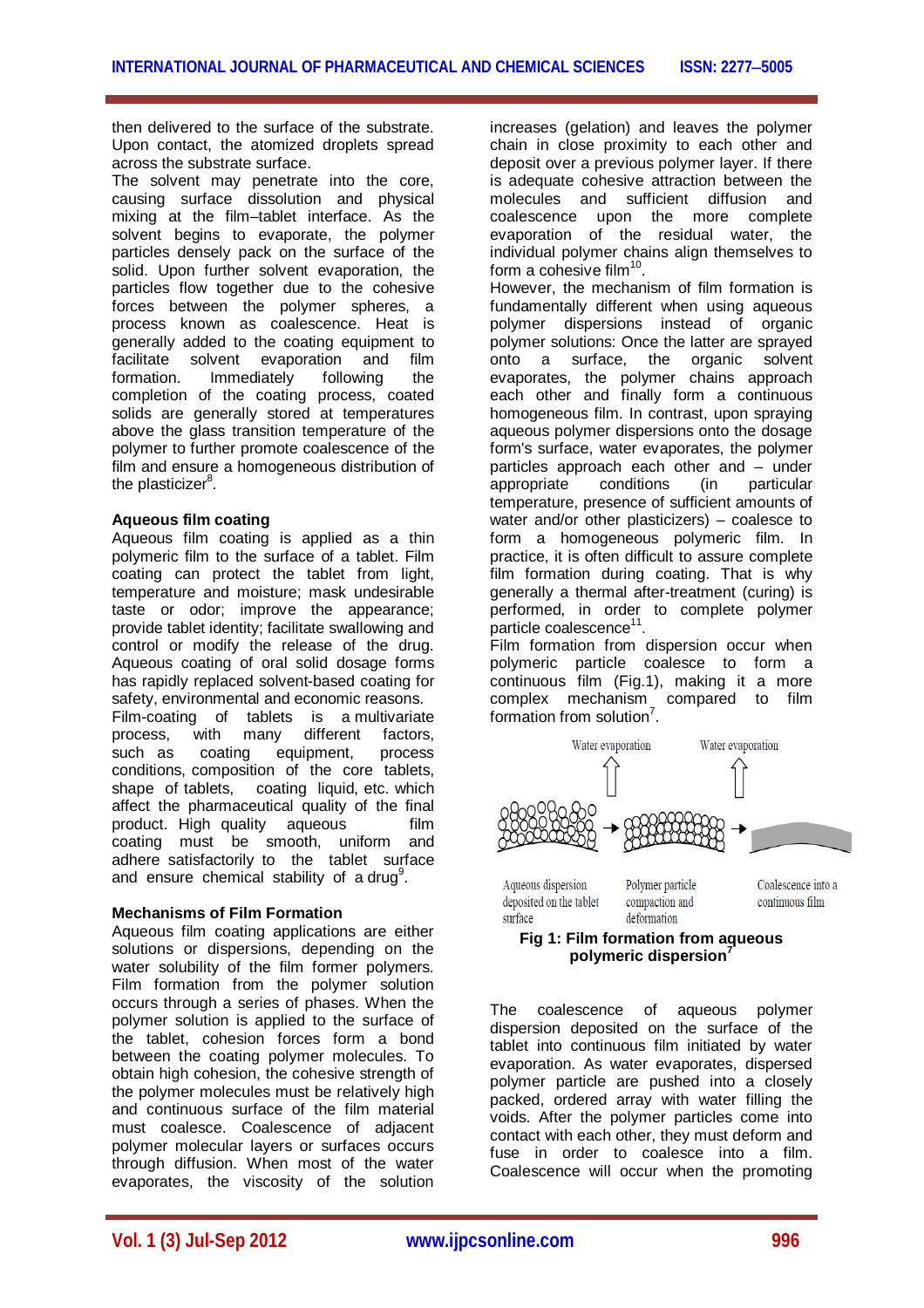forces are greater than the resistive forces of the particles. The forces promoting particle coalescence include capillary pressure (waterair interfacial tension), as well as particle-air and particle-water interfacial tension. Finally, the coalescence of the polymer particles is further complemented by inter-diffusion of polymer chains (autohesion) occurring through particle interfaces, making the film more homogeneous.

Film formation, i.e. coalescence, is a complex process and dependent on coating and storage conditions, coating polymer, polymer molecular weight and particle size, coating liquid constituents and properties like viscosity and surface<sup>12</sup>.

Since coalescence only occurs above a minimum film formation temperature (MFT) of coating polymer, temperature and water evaporation are considered to be major process-related factors affecting the properties of coatings<sup>7</sup>.

### **Coating equipment<sup>14</sup>**

Before few years different types of coating pans are used for coating like conventional coating pans, manesty accelacota, driam ( driacoater ), butterfly coater etc. Now a days the side-vented, perforated pan-coater is the most commonly used coating device of tablets. In equipment, spray nozzle, number of spray nozzle, pan size, etc may also affect the quality of final product. Its air flow system through a perforated pan ensures rapid and continuous drying conditions. The low evaporation capacity of water requires high drying efficiency of aqueous film-coating equipment.

### **Process parameters Spray rate**

The spray rate is an significant parameter since it impacts the moisture content of the formed coating and, subsequently, the quality and uniformity of the film<sup>7,15,16</sup>. A low coating liquid spray rate causes incomplete coalescence of polymer due to insufficient wetting, which could effect in brittle films**<sup>7</sup>** . A high coating liquid spray rate may result in over wetting of the tablet surface and subsequent problems such as picking and sticking<sup>7,15</sup>. If the spray rate is high and the tablet surface temperature is low, films are not formed during the spraying but the post drying phase, and rapid drying often produces cracks in the films<sup>7</sup>.

### **Atomizing air pressure**

In general, increasing the spraying air pressure decreases the surface roughness of coated tablets and produces denser and thinner films<sup>17,18,19</sup>. If spraying air pressure is excessive, the spray loss is great, the formed droplets are very fine and could spray-dry before reaching the tablet bed, resulting in inadequate droplet spreading and coalescence<sup>19</sup>. If spraying air pressure is inadequate, the film thickness and thickness variation are greater possibly due to change in the film density and spray loss. In addition, with low spraying air pressure big, droplets could locally over wet the tablet surface and cause tablets to stick to each other.

### **Inlet air temperature**

The inlet air temperature affects the drying efficiency (i.e. water evaporation) of the coating pan and the uniformity of coatings $17$ . High inlet air temperature increases the drying efficiency of the aqueous film coating process and a decrease in the water penetration into the tablet core, decreases the core tablet porosity, tensile strength and residual moisture content of coated tablets $17,20$ . Too much air temperature increases the premature drying of the spray during application and, subsequently, decreases the coating  $efficiency^{16,21}$ Measuring the pan air temperature helps to manage the optimum conditions during the coating process and, consequently, enables predicting possible drying or over wetting problems which may result in poor appearance of the film or may have unfavorable effects on the moisture and heat sensitive tablet cores<sup>22</sup>.

### **Rotating speed of pan**

It is well documented that increasing the rotating speed of the pan improves the mixing of tablets<sup>21,22,23,24,25</sup>. The pan speed affects the time the tablets spend on the spraying zone and, subsequently, the homogeneous distribution of the coating solution on the surface of each tablet throughout the batch. Increasing the pan speed decreases the thickness variation and increase the uniformity of coatings<sup>7,21,24</sup>. Too much rotating speed of the pan will cause the tablet to undergo unnecessary attrition and breakage.

### **History of Aqueous Film Coating**

Initially, aqueous processes were met with skepticism because of the longer process time and the inferior appearance of the coated product. A few desired release functions were obtainable only with organic solvent–soluble films. However, the development and introduction of latex and pseudo latex materials as well as improvements in equipment design have broadened the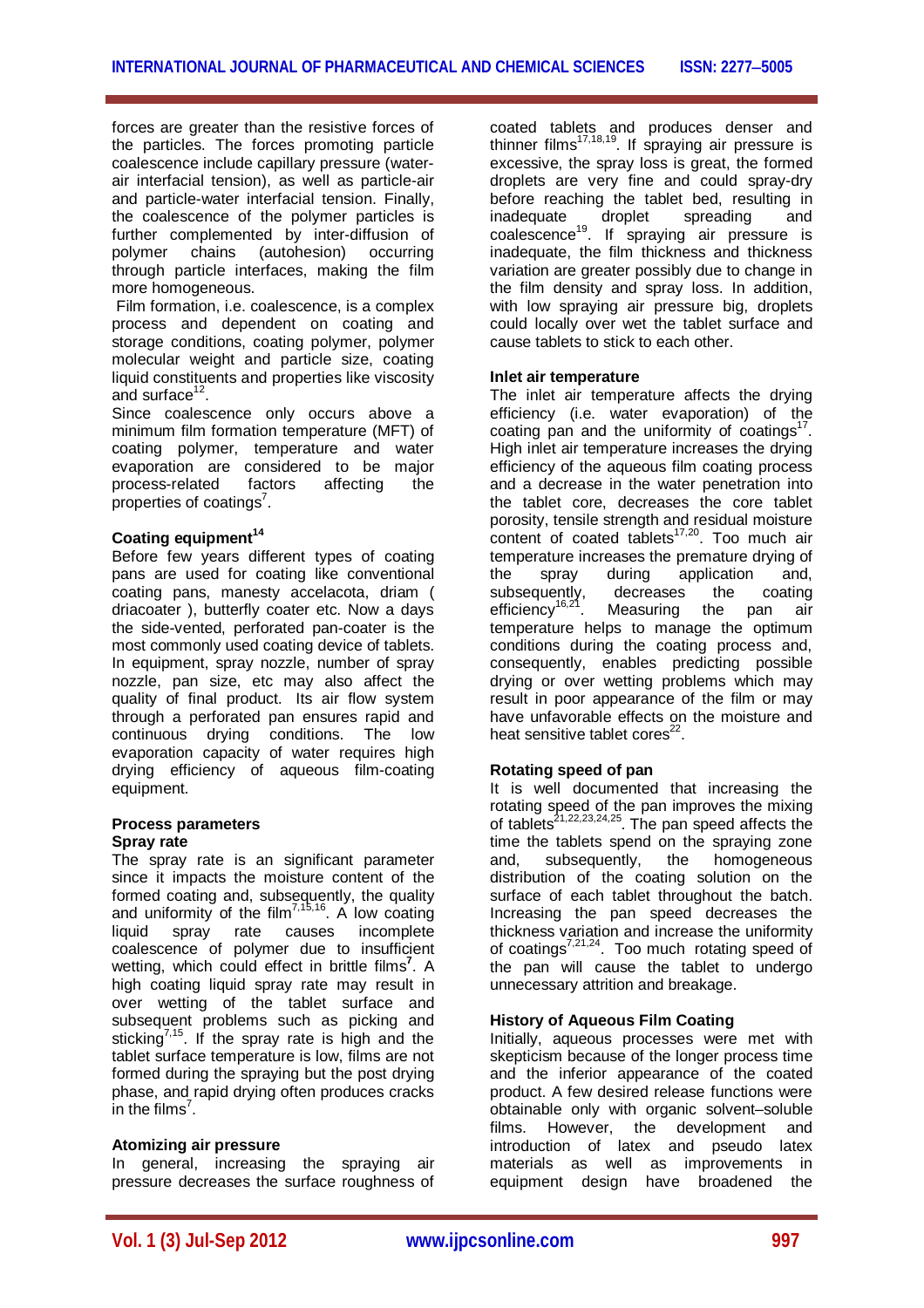spectrum of aqueous coating. With correctly<br>selected equipment and processing equipment conditions, it is now possible to apply waterbased films to small particles without agglomeration or to tablets containing superdisintegrants without core penetration and dissolution of the tablet surface.

Until about 1950, sugar was the first choice as a coating agent for pharmaceutical preparations and much time and efforts were spent in perfecting the sugar coating techniques. Nobody ever was concerned about the problems like material cost, toxic effects due to coating or pollution, etc. because the solvent used was always water. However, sugar coating technique was time consuming; affecting the productivity and the quality of finished product was dependent on the skills of operator. Many a times the companies had to reschedule their production plans due to the non-availability of skillful coating operator. These problems led to the development of film coating technique which was mainly based on solutions of different polymers in various organic solvents. Almost all of these solvents are toxic in nature $^{26}$ .

Aqueous film coating systems have been widely used for many years and offer substantial advantages over organic solvents. Traditionally, organic solvents had been used to dissolve the polymer but modern techniques rely on water because of significant drawbacks. Below lists some of the problems associated with organic solvents, are related to environment, safety, financial, solvent residues, etc.

Venting of untreated organic solvent vapour into the atmosphere is ecologically unacceptable and removal of gaseous effluent is expensive. Organic solvents are also a safety hazard as they are toxic, explosive and fire hazard is also involved.

The hazards associated with organic solvents necessitate the need for building flame and explosive- proof facilities. In addition, the cost of their storage and ingredients are relatively<br>expensive. The organic solvents are expensive. The organic solvents are expensive and are likely to become more expensive in future. For a given process, the amount of residual organic solvent in the film must be investigated. Thus, stringent regulatory controls are existing<sup>8</sup>. The cost of insurance of the manufacturing facility is now very high if one uses the organic solvents. The best alternative to overcome these adverse situations is to revert back to water as the solvent medium for tablet coating $^{26}$ .

As the level of understanding regarding the toxic effects of organic solvents is increasing, industrial hygiene rules and Food and Drug Administration (FDA) regulations are being tightened world over, limiting the use of these solvents and exposure of workers to these solvents.

Although these formulated aqueous enteric coating systems were advancement from traditional solvent systems, they required the separate addition of plasticizers, detackifiers, pigments, and other process aids.

Another area of concern is the cost of these solvents, which can only be expected to increase in coming times. In today's competitive business environment's any cost saved will improve the market viability and success of any product $27$ .

We are, therefore, left with no other choice but to eliminate the use of organic solvents and start using water as the solvent system for tablet coating. Like any other system, aqueous film coating has some disadvantages.

The main reason for using organic solvents was to avoid possible decomposition of active ingredients and many other process related problems such as over wetting, picking and sticking, etc. which may occur with aqueous coating systems. However, research and experience of industry has indicated that the decomposition of active ingredients and possible coating difficulties are not so serious issues in actual applications and all such problems can be sorted out by scientific evaluation of the reasons for these problems. Most of these problems could be categorized as material related problems, coating instrument related problems and coating process related problems.

### **Effect of Residual Moisture**

One should keep in mind that water is less volatile than organic solvents, and will require much better drying capacity resulting in higher energy cost to the coating process. However, exceptions do exist in optimized film coating formulations which have a very low affinity for water, and therefore, can be run at lower temperatures, higher spray rates. Ideal Cures Pvt. Ltd. has developed few such products (under INSTACOAT range of products) which dries faster and the whole coating process can be completed in the same or sometimes little less time as compared to organic solvent based coatings. The use of organic solvents raises the possibility of residual solvent in the finish product which is increasingly becoming a concern to the regulatory agencies due to their adverse effects on the consumer health<sup>26</sup>.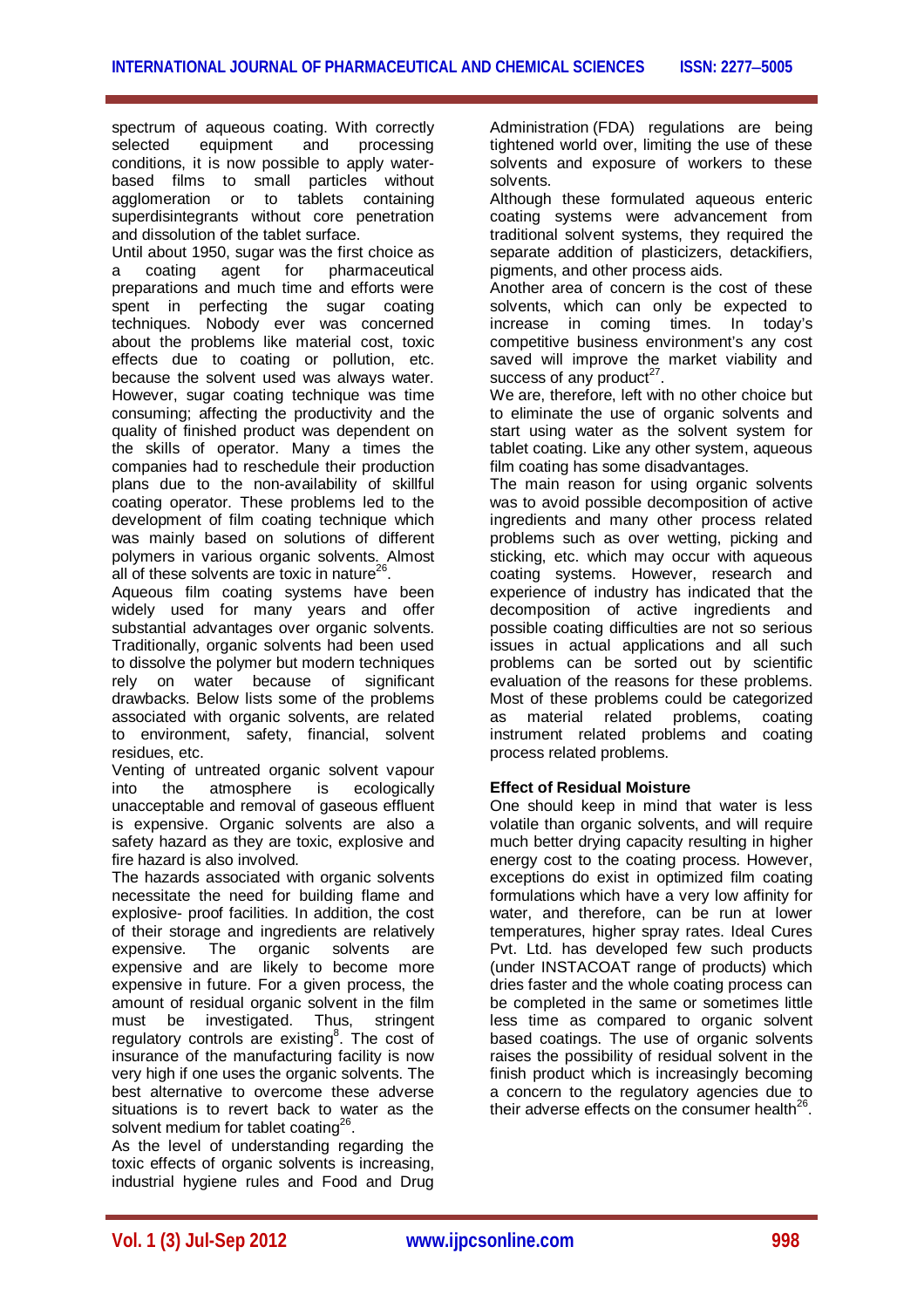### **Current trend of aqueous film coating in pharmaceutical oral solid dosage forms**

Aqueous coating technology remains the main option for film coating of oral solid dosage forms. This is irrespective of the purpose of the film-coating applications, i.e. for conventional and modified-release film coatings. The main reasons for its continued popularity are the environmental limitations of organic solvents used, recent advances in the formulation of aqueous film–coating materials, as well as major improvements made in the coating machines and their ancillaries. Aqueous coating systems are widely used for conventional film-coating systems (immediate release), enteric film-coating systems (delayed release), and barrier membrane controlled release film-coating systems (extended release)  $^{28}$ .

Opadry formulations provided numerous advantages versus the use of individual raw materials including the reduction of the number of raw materials for QC testing,<br>reduced dispersion preparation time. preparation time. consistent color-matched formulations, good processibility, excellent appearance on tablets, and good mechanical film properties. Opadry formulations have enjoyed widespread, successful use globally and are still found on a great variety of marketed products. However, one drawback of the Opadry formulations is that dispersion solids must be kept in the range of 10% to 15% by weight in water to achieve processible dispersion viscosities of 300 to 600 centipoises. In order to increase productivity, by decreasing coating time and/or increasing spray rate, the Opadry II family of products comprising HPMC and polysaccharides, was introduced in the 1980s. With Opadry II, processible dispersions can be obtained at 20% rather than 10% to 15% solids, which allows for the productivity increase as well as increased adhesion $^{29}$ .

The most significant recent advances in the development of fully formulated aqueous film coatings have been the introduction of new film coatings based on polyvinyl alcohol (PVA) and sodium Carboxymethylcellulose (NaCMC). Film coatings comprising these polymers offer the formulator the same or greater production conveniences afforded to them when using Opadry formulations<br>containing Hydroxypropoxymethylcellulose Hydroxypropoxymethylcellulose (HPMC) and also provide functionality previously unrealized. PVA-based films are known to have relatively low moisture vapor and oxygen permeability. On the other hand, NaCMC-based films have low oxygen permeability but relatively high water vapor permeability. Another important feature of

NaCMC-based films is that, when formulated and applied properly, they are very glossy. NaCMC-based film coatings therefore offer the possibility of both enhanced functionality and aesthetics<sup>29</sup>.

Opadry aqueous moisture barrier (AMB) and Opadry II 85 series are two proprietary families<br>of PVA-based products that were of PVA-based products that were commercialized in the mid to-late 1990s. The Opadry AMB formulation was optimized to<br>provide the lowest moisture vapor provide the lowest moisture vapor transmission rate (MVTR) possible while still affording all the conveniences of fully formulated film-coating systems. It is supplied as a color-matched system and can be readily dispersed into water at the 20% solids level. Owing to the inherent tackiness of the PVA polymer, the maximum achievable spray rates obtained with Opadry AMB are not as high as those of HPMC-based Opadry II film coatings. The Opadry II 85 series family of products was developed to address this. Opadry II 85 series products offer MVTR almost as low as Opadry AMB but can be applied at significantly higher spray rates<sup>30</sup>.

Film coatings based on PVA and NaCMC offer the formulator new functional benefits. It is now possible to coat moisture-sensitive cores, using aqueous coating processes, and preserve them through the use of PVA-based coatings. NaCMC based coatings provide demonstrable oxygen barrier properties and also excellent aesthetic characteristics.

### **CONCLUSION**

On the basis of the studies carried out till date, it is focusing that aqueous film coating technology is now a days very important in the field of pharmacy particularly in formulation development and the aqueous based coating and its various aspects which are giving the more benefits over the organic coating, which leads to non-toxicity, cost effectiveness and non hazardous to environment.

### **REFERENCES**

- 1. Cole G. Pharmaceutical Coating Technology. Taylor and Francis Ltd.  $3^{\bar{r}d}$ edition. 1998; 1-5.
- 2. Porter C. Coating of Pharmaceutical Solid-<br>dosage forms. Pharm Tech 2<sup>nd</sup> dosage forms. Pharm. Tech. edition1980; 4(3), 66.
- 3. Libermen H and Lachman L. Pharmaceutical Dosage Forms: Tablets. Vol. I to III, Marcel Dekker Inc., N.Y,  $2^{nc}$ edition. 85-143.
- 4. Lachman L, Lieberman HA and Joseph LK. The Theory and Practice of Industrial Pharmacy. Varghese Publishing House; Mumbai. 3rd edition. 1989; 3: 297-321.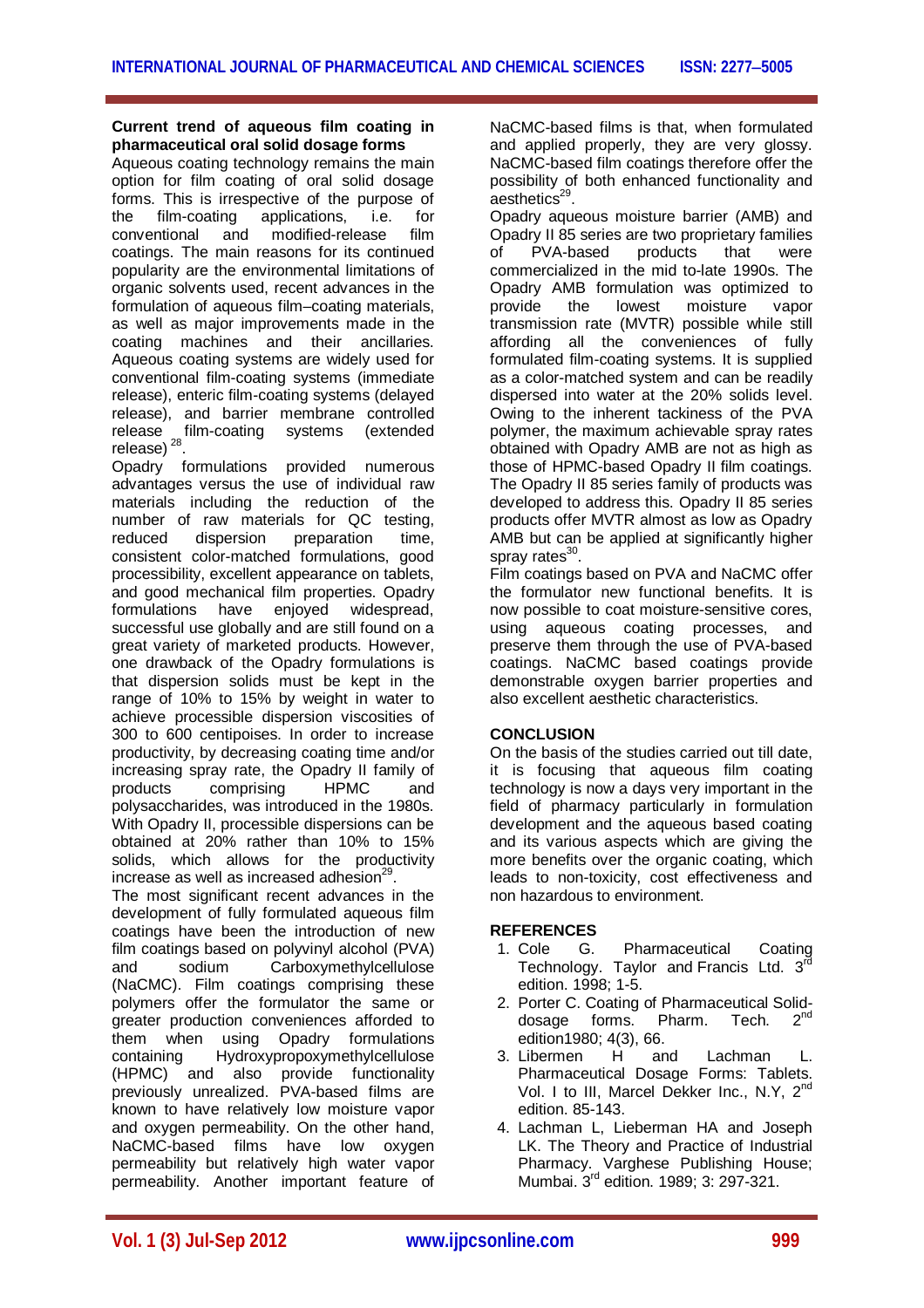- 5. Lachman L, Liberman H, and Kanig J. The Theory and Practice of Industrial Pharmacy. 3rd edition. 1992; 293-345, 346-373.
- 6. Aulton M. Pharmaceutics: The Science of Dosage Form Design. International Student Edition, 304-321, 347-668.
- 7. Obara S and Mc Ginity JW. Influence of processing variables on the properties of free films prepared from aqueous polymeric dispersions by a spray technique. Int. J. Pharm. 1995; 126: 1-10
- 8. Mahmodul Haque Tusher. Pharma Mirror. Cutting Edge Peer Reviewed Contents over The Pharma Arena. NSTU. 2010; 9.
- 9. Ruotsalainen M. Studies on aqueous film coating of tablets in side vented perforated pan coater. Academic Dissertation, Helsinki, 2003.
- 10. Harris MR and Ghebre-Sellassie I. Aqueous polymeric coating for modified release oral dosage forms. In Aqueous Polymeric Coatings for Pharmaceutical Dosage Forms. Marcel Dekker Inc., New York, 1997;2:81-100.
- 11. Lippold BC and Pages RM. Film formation, reproducibility of production and curing with respect to release stability of functional coatings from aqueous polymer dispersions. Pharmazie. 2001;56:5–17.
- 12. Dobler F and Holl Y. Mechanism of particle deformation during latex film formation. In Film Formation in Waterb orne Coatings, Provder T, Winnik MA and Urb an, MW. eds., ASC Symposium Series 648, Washington. 1996; 22-43.
- 13. Hogan J. Pharmaceutical Coating Technology. Taylor and Francis Ltd.  $3^{rc}$ edition. 1998; 6-52.
- 14. Heinamaki J, Ruotsalainen M, Lehtola V, Antikainen O and Yliruusi J. Optimization of Aqueous-Based Film Coating of Tablets Performed by a Side-Vented Pan- Coating System. Pharmaceutical Development and Technology. 1997;2(4):357-364.
- 15. Franz R and Doonan G. Measuring the surface temperature of tablet beds using infrared thermometry. Pharm Technol. 1983;7:55-67.
- 16. Porter S, Verseput R and Cunningham C. Process optimization using design of experiments. Pharm. Technol. 1997;21:60- 70.
- 17. Twitchell A, Hogan J and Aulton M. The behaviour of film coating droplets on the impingement onto uncoated and coated tablet. S.T.P. Pharm. Sci. 1995;5:190-195.
- 18. Twitchell A, Hogan J and Aulton M. Assessment of the thickness variation and surface roughness of aqueous film coated

tablets using a light-section<br>microscope. Drug Dev. Ind. Pharm. microscope. Drug 1995;21:1611-1619.

- 19. Tobiska S and Kleinbudde P. Coating Uniformity: Influence of atomizing air pressure. Pharm. Dev. Tech. 10<sup>th</sup> edition. 2003; 8: 39-46
- 20. Poukavoos N and Peck G. Effect of aqueous film coating conditions on water removal efficiency and physical properties of coated tablet cores containing superdisintegrants. Drug Dev. Ind. Pharm. 1994;20:1535-1554.
- 21. Rege B, Gawel J and Kou H. Identification of critical process variables for coating actives onto tablets via statistically designed experiments. International Journal of Pharmaceutics. 2002;237:87-94.
- 22. Okutgen E, Jordan M, Hogan J and Aulton M. Effects of tablet core dimensional instability of the generation of internal stresses within film coats. Part II: Temperature and relative humidity variation within a tablet bed during aqueous film coating in an Accela-Cota. Drug Dev. Ind. Pharm. 1991;17:1191- 1199.
- 23. Tobiska S and Kleinbudde P. A simple method for evaluating the mixing efficiency of a new type of pan coater. Int. J. Pharm. 2001;224:141-149
- 24. Wilson K and Crossman E. The influence of tablet shape and pan speed on intratablet film coating uniformity. Drug Dev. Ind. Pharm. 1997;23:1239-1243.
- 25. Skultety P, Rivera D, Dunleavy J and Lin C. Quantification of the amount and uniformity of aqueous film coating applied to tablets in a 24" Accela-Cota. Drug Dev. Ind. Pharm. 1988; 14: 617-631.
- 26. Suresh Pareek and Chetan Raj Sharad. From Solvent to Aqueous Film Coating. Pharma Times. 2003; 35: 1-2.
- 27. Bushra R, Muhammad HS, Aslam N and Mehmood. Enteric coating of Ibuprofen tablets using an aqueous dispersion system. Brazilian Journal of Pharmaceutical Sciences. 2010; 46(1): 99- 107.
- 28. Porter SC. Use of Opadry, Sureteric, and Surelease for the aqueous film coating of pharmaceutical oral dosage forms. In: McGinity JW, ed. Aqueous Polymeric Coatings for Pharmaceutical Dosage Forms, 2<sup>nd</sup> edition. Vol. 79. New York: Marcel Dekker, Inc., 1997: 327–372
- 29. Ali RR and Farrell TP. The Applications of Formulated Systems for the Aqueous Film Coating of Pharmaceutical Oral Solid